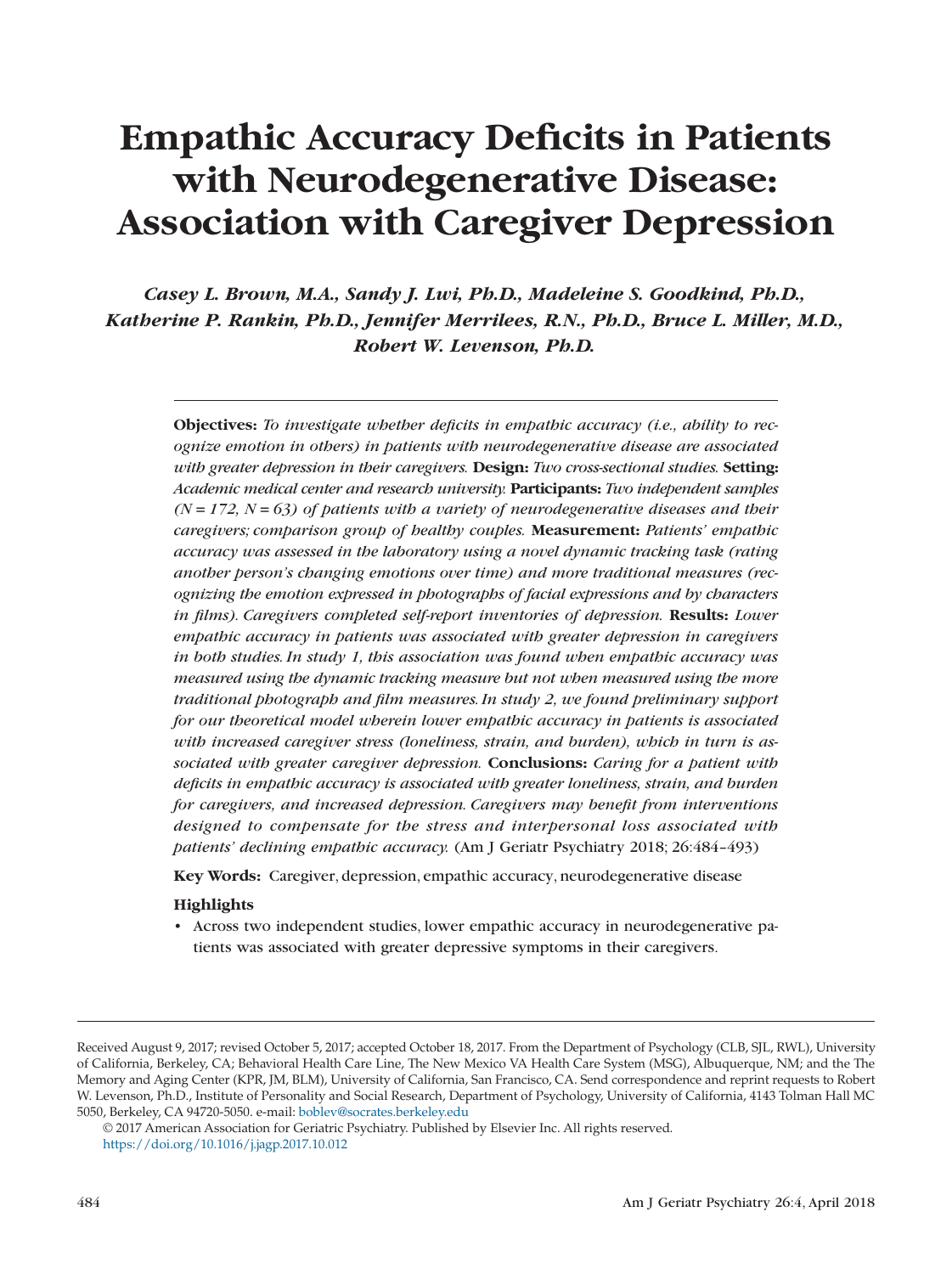- Associations between patient empathic accuracy and caregiver depressive symptoms were found when accuracy was measured via caregiver report or with a dynamic tracking task.
- Patients' ability to recognize specific emotions portrayed in photographs or films was not associated with caregiver depressive symptoms.
- The association between lower patient empathic accuracy and greater caregiver depressive symptoms was accounted for by increased loneliness, burden, and strain in caregivers.

**N** eurodegenerative diseases produce profound<br>deficits in cognitive, emotional, and motor functioning. As these diseases progress, patients become increasingly impaired and dependent on caregivers for assistance. For many patients, close loved ones play a primary caregiving role. The psychiatric morbidity associated with caregiving is well established, $1$  including up to fourfold increases in rates of depression.<sup>2</sup> These elevations in caregiver depression are all the more striking given that caregiving most commonly occurs in late life, a time when depression rates normally drop.<sup>3</sup>

# **Individual Differences in Caregiver Vulnerability**

Caregiving is challenging to all. Nonetheless, some caregivers move through the experience relatively intact, whereas others spiral downward in a trajectory of declining mental health. Understanding this variability has become an important part of caregiver research. A consistent theme emerging from two decades of reviews of adverse outcomes in caregivers of dementia patients (e.g., Ornstein and Gaugler, $^{\text{4}}$  Schulz et al. $^{\text{1)}}$ has been that behavioral and psychological symptoms of dementia (BPSDs) are strongly associated with psychiatric morbidity in caregivers (even more so than cognitive and functional symptoms). BPSDs encompass a wide range of behaviors (e.g., aggression, agitation, sleep disturbance, wandering). There are considerable differences among investigators as to which behaviors are included in BPSDs and how they are best measured. This has led to calls for more research on specific patient symptoms associated with adverse caregiver outcomes and on the mechanisms that link patient symptoms with these outcomes.<sup>4</sup>

# **Emotional Symptoms in Patients: Impact of Deficits in Emotion Recognition**

Among BPSDs, many have clear links to patients' emotional functioning (e.g., agitation, depression). Deficits in emotional functioning are seen in a number of neurodegenerative diseases.<sup>5</sup> These deficits can take a variety of forms including alterations in emotional reactivity (generating emotional responses), regulation (adjusting emotional responses to situational demands), and recognition (knowing what others are feeling). Among these, deficits in emotion recognition can be particularly difficult for caregivers, and are found in a variety of neurodegenerative diseases (e.g., Ghosh et al.,<sup>6</sup> Kumfor et al.<sup>7</sup>). When patients are insensitive to others' emotions, caregivers may feel increasingly unsupported, which impairs the quality of patient-caregiver relationships.<sup>8</sup> The loss of a supportive relational partner has been associated with heightened stress and loneliness, factors that are well-established longitudinal contributors to the development of depression.<sup>9-11</sup>

#### **Measuring Empathic Accuracy**

There are a number of ways of measuring emotion recognition. Although early measures were largely based on respondents' self-assessments, contemporary approaches typically assess ability to recognize emotion using an external criterion for accuracy (empathic accuracy<sup>12</sup>). In the dementia literature, empathic accuracy has been measured by having patients identify emotions portrayed in static facial expressions $^{13}$  or expressed by a character in a film.<sup>14</sup> These tests have proven quite useful, but have limits in their ecological validity. In the real world, emotion recognition typically involves: 1) integrating multiple types of information (visual, auditory, etc.); 2) processing information from multiple bodily regions (e.g., face, posture); 3) monitoring behaviors that occur in interpersonal situations; and 4) tracking continuously changing emotions as they ebb and flow over time. For these reasons, in research with neurologically healthy individuals, investigators increasingly measure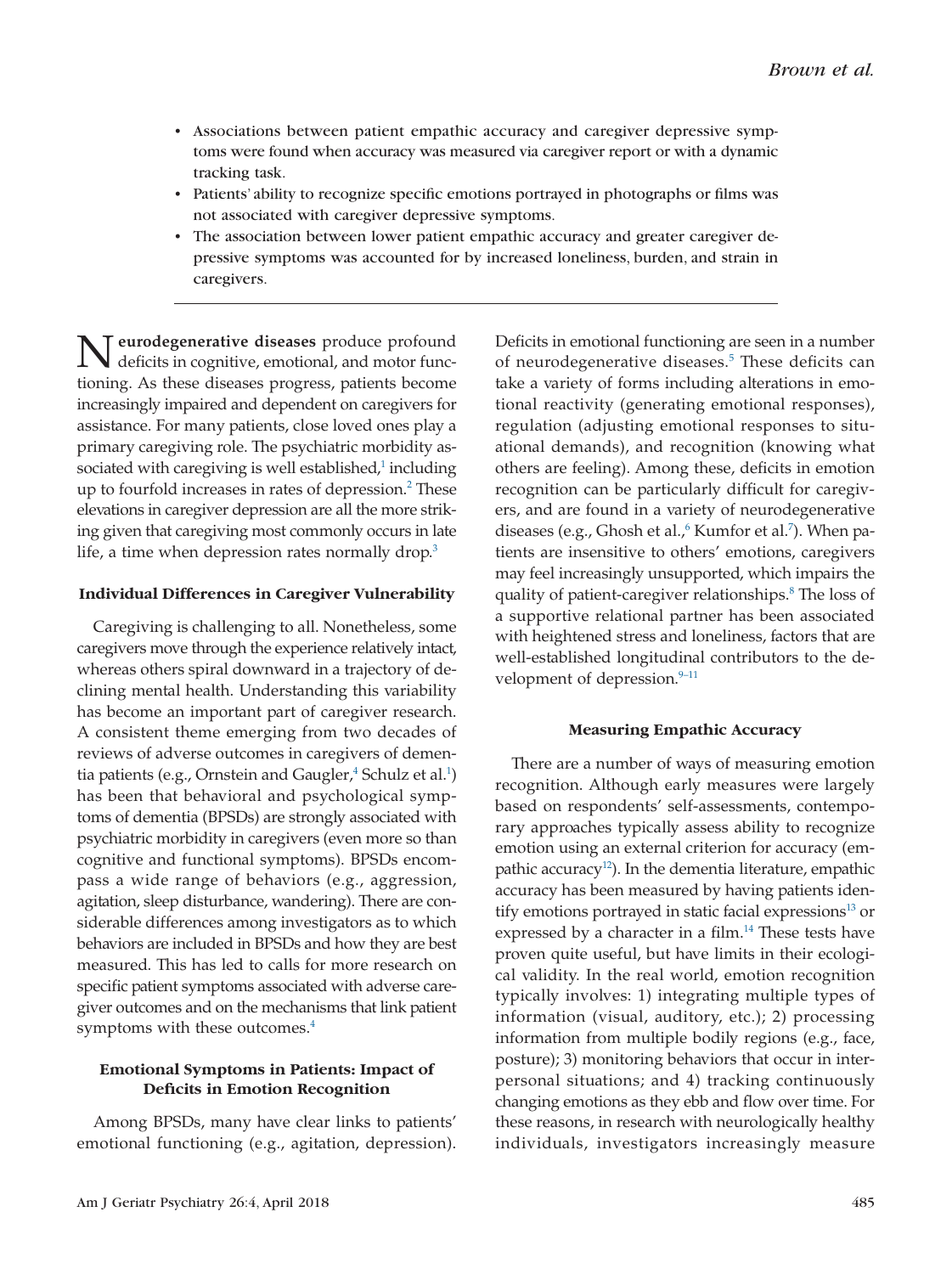<span id="page-2-0"></span>empathic accuracy dynamically, using approaches that assess the ability to track changing emotions in others over time[.15–17](#page-8-12) We have applied a "dynamic tracking" approach previously with neurological patients, $^{18}$  but it has not been used to study links between patient deficits and caregiver depression.

# **The Current Studies**

We conducted two studies with independent samples of patients and caregivers to test the hypothesis that low levels of empathic accuracy in patients would be associated with high levels of depression in caregivers. In study 1, we evaluated three methods for assessing empathic accuracy: dynamically tracking changing emotions expressed by a character in a film; identifying emotion displayed in photographs, and identifying emotion expressed by a character in a series of films. We assess the robustness of these relationships by adjusting for patient cognitive and functional symptoms. Study 2 expands upon study 1 by examining measures of caregivers' personality and emotion regulation strategies that have previously been associated with depression (e.g., neuroticism and reappraisal $19,20$ ) and by examining measures of caregiver stress and loneliness hypothesized to account for the relationship between empathic accuracy and caregiver depression.

#### **STUDY 1**

#### **Methods**

#### *Participants*

Patients with neurodegenerative disease  $(N = 172)$ and their caregivers  $(N = 172)$  were recruited from the Memory and Aging Center at the University of California, San Francisco (UCSF). Caregivers were primarily spouses ( $N = 169$ ). A comparison group of neurologically healthy individuals  $(N = 25)$  and their close relational partners were also recruited from UCSF, and these individuals were selected to be within a similar age range as the individuals with neurodegenerative disease. At UCSF, patients participated in neurological examinations, neuropsychological testing, and neuroimaging, and received a diagnosis based on current research criteria.<sup>21-23</sup> Patient diagnoses are presented in Table 1.

| TABLE 1, PAUCHI DIAGNOSES FOR SUGGY 1 AND SUGGY 4 |         |              |  |
|---------------------------------------------------|---------|--------------|--|
| Diagnostic Group                                  | Study 1 | Study 2<br>N |  |
| Frontotemporal dementia                           | 69      | 31           |  |
| Alzheimer disease                                 | 59      | 8            |  |
| Corticobasal syndrome                             | 22.     | 8            |  |
| Progressive supranuclear palsy                    | 10      | 9            |  |
| Amyotropic lateral sclerosis                      |         |              |  |
| Other                                             |         |              |  |

**TABLE 1. Patient Diagnoses for Study 1 and Study 2**

#### *Procedure*

Following their evaluation at UCSF, patients and individuals from the comparison group were scheduled for a daylong assessment of emotional functioning at the Berkeley Psychophysiology Laboratory at the University of California, Berkeley (typically within a month of their UCSF visit). This assessment provided a comprehensive evaluation of their emotional reactivity, regulation, and recognition, $24$  including our dynamic tracking and film tasks for assessing empathic accuracy (the photograph task was administered at the UCSF evaluation). All procedures were approved by the human subjects committees at UCSF and Berkeley.

#### **Measures**

# *Patient Empathic Accuracy*

#### Dynamic Tracking Task

Participants were seated facing a color television monitor with a rating dial located near the dominant hand. The dial consisted of a small box with a rotating pointer that traversed a 180° path over a ninepoint scale anchored by the legends "very bad" (depicted by a schematic frowning face) at the extreme left, "neutral" (depicted by a neutral face) in the middle, and "very good" (depicted by a smiling face) at the extreme right. The dial generated a position-dependent voltage that was sampled by a computer every 3 msec and averaged every second.

Participants were instructed to adjust the rating dial as often as needed so that it always reflected the emotions of the target character in a film. Following the instructions, the experimenter asked several questions to ensure that the participant understood the task. The participant then viewed and rated an 80-sec film clip in which the female target character has a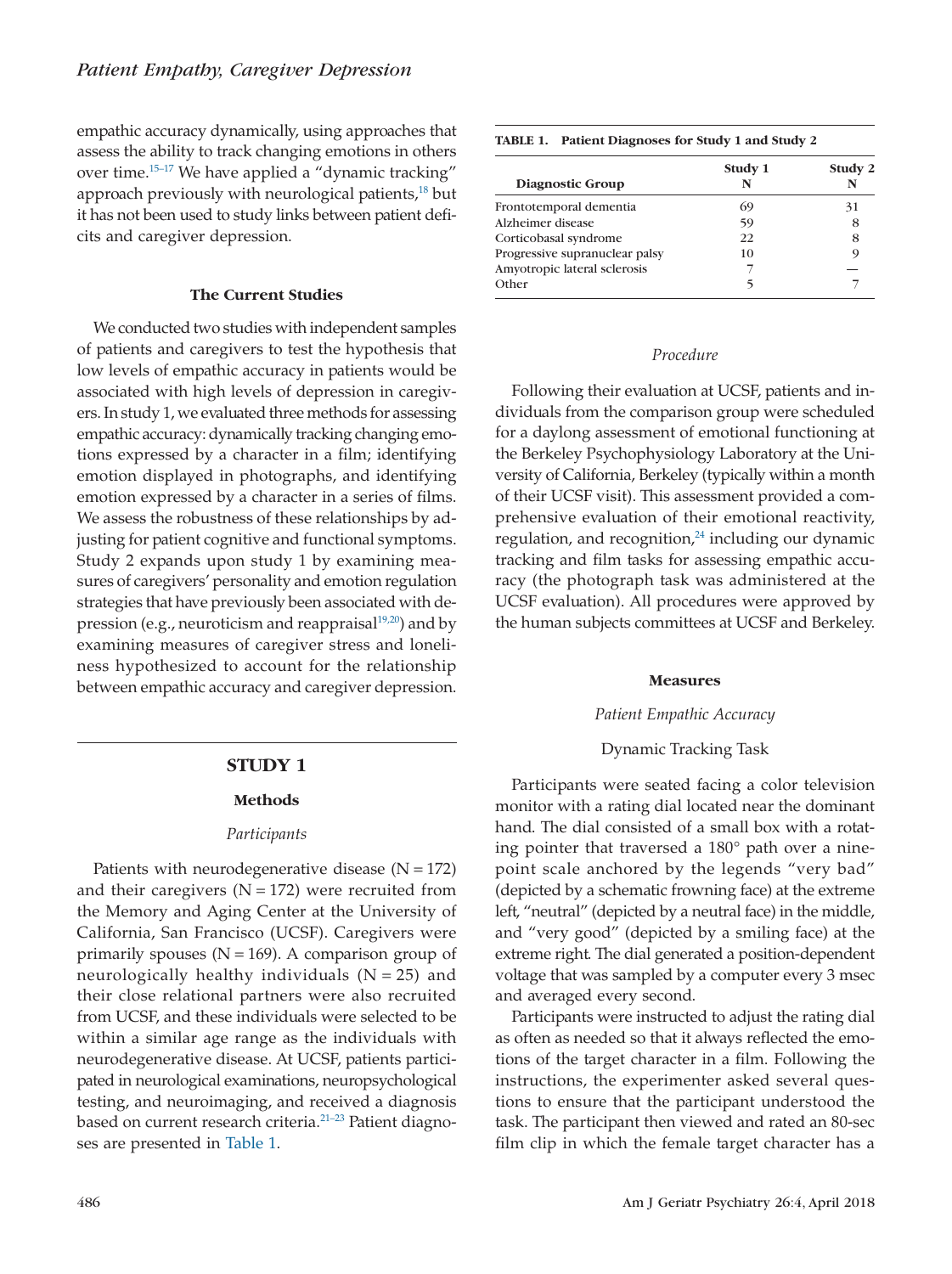conversation with a male dinner companion and expresses a range of positive and negative emotions.

Accuracy was calculated using time-lagged crosscorrelations to compute the association between each participants' ratings of the film and ratings obtained previously from an expert panel of healthy individuals. To allow for processing and motor delays, the maximum correlation coefficient was selected for lags between −10 and +10 sec (correlation coefficients ranged from −0.26 to 0.92).

#### Emotion Recognition in Photographs

A subset of participants ( $N = 107$ ) were shown static photographs of seven emotional facial expressions and asked to choose the correct emotion term (happy, sad, angry, etc.) from a list of seven terms (Comprehensive Affect Testing System<sup>25</sup>). Correct responses were summed.

# Emotion Recognition in Films

A subset of participants ( $N = 196$ ) viewed 11 short (approximately 40 sec) film clips each depicting a character experiencing an emotion (amusement, fear, embarrassment, etc.<sup>14</sup>). After each film, participants were asked to indicate what emotion the character felt most strongly from a list of 11 emotions. Correct responses were summed and divided by the total number of responses.

# Caregiver's Report of Patient's Empathic Accuracy

A subset of caregivers  $(N = 140)$  reported on patients' empathic accuracy using the Caregiver Assessment of Socioemotional Functioning.<sup>26</sup> Caregivers rated the extent to which patients recognized and understood each of 10 basic emotions over the past month on a scale from 0 (not at all) to 4 (a lot). Emotions included anger, fear, disgust, sadness, amusement, shame, guilt, pride, and embarrassment (Cronbach's alpha  $= 0.91$ ).

#### *Patient Cognitive and Functional Deficits*

A subset of participants ( $N = 161$ ) completed the Mini-Mental State Examination (MMSE<sup>27</sup>), an assessment of cognitive impairment with lower scores indicating greater impairment. A separate subset of participants ( $N = 181$ ) completed the Clinical Dementia Rating Scale (CDR<sup>28</sup>), which uses semi-structured interviews with participants and their caregivers (or comparison group partners) to assesses participants' functional impairment. The Sum of Boxes score was used (CDR-Box), with higher scores indicating greater dementia severity.

# *Caregiver Depression*

Caregivers (and partners of healthy individuals from the comparison group) completed the 13-item depression subscale of the Symptom Checklist-90- $R^{29}$  with higher scores indicating greater depression.

# *Statistical Analyses*

Analyses were conducted using SPSS 22 (IBM, Armonk, NY). To test our hypothesis that low levels of patient empathic accuracy would be associated with high levels of caregiver depression, we conducted regression analyses in which the four empathic accuracy tasks were entered together as predictors and caregiver depression was the dependent variable. Regressions only used data from the patient– caregiver couples.

#### **Results**

#### *Preliminary Analyses*

Group means of measures are presented in [Table 2.](#page-4-0) Additional demographic information and group analyses are presented in Supplemental Digital Content. Correlations among the measures of empathic accuracy were all statistically significant, and small to moderate in size (absolute values ranged from 0.16 to 0.45; see [Table 3\)](#page-4-0).

#### *Patient Empathic Accuracy and Caregiver Depression*

Among the four measures of empathic accuracy, only the dynamic tracking task and caregiver's report of patient's empathic accuracy were significantly correlated with caregiver depression (see [Table 3\)](#page-4-0).

Regression results indicated that lower patient empathic accuracy measured using the dynamic rating task predicted higher caregiver depression, *β* = −0.31,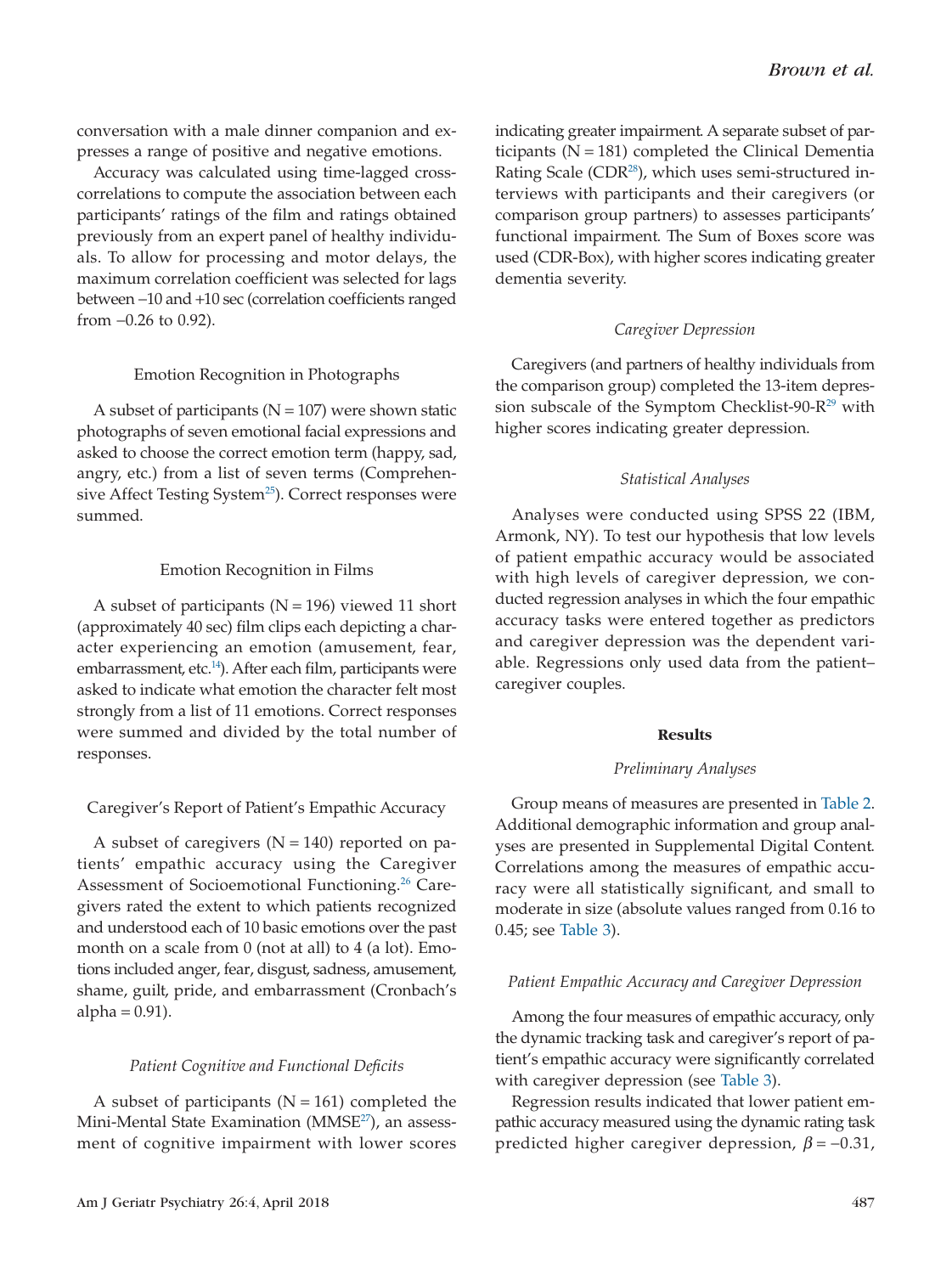|                       |                    |             |                                   |                                   |                                    |                                    |                                   |                                       | Depressive                              |
|-----------------------|--------------------|-------------|-----------------------------------|-----------------------------------|------------------------------------|------------------------------------|-----------------------------------|---------------------------------------|-----------------------------------------|
| Study: Group          | Age, years         | Male:Female | Cognitive<br>Impairment<br>(MMSE) | Dementia<br>(CDR-Box)<br>Severity | Empathic<br>(Tracking)<br>Accuracy | Recognition<br>Emotion<br>(Photos) | Recognition<br>(Films)<br>Emotion | (Care Report)<br>Empathic<br>Accuracy | $\rm (SCL-90)$ or<br>symptoms<br>(CESD) |
| :Patients             | $172$ 66.99 (8.02) | 94:78       | 24.14 (4.97)                      | 4.62(2.88)                        | 0.51(0.30)                         | 10.93 (2.77)                       | 7.40 (2.62)                       | 1.93 (1.08)                           |                                         |
| : Comparison group    | 67.24 (11.96)      | 12:13       | 29.3 (0.68)                       | 0.00(0.00)                        | 0.83(0.08)                         | 13.5 (1.73)                        | 0.08(0.76)                        | 3.16 (0.79)                           |                                         |
| : Caregivers          | 61.68 (10.96)      | 70:102      |                                   |                                   |                                    |                                    |                                   |                                       | 0.79(0.66)                              |
| : Comparison partners | 60.07(14.37)       | 11:14       |                                   |                                   |                                    |                                    | $\overline{\phantom{a}}$          |                                       | 0.30(0.32)                              |
| 2: Patients           | 62.89 (11.45)      | 30:33       | 24.31 (5.58)                      | 3.98 (2.68)                       | 0.64(0.24)                         |                                    |                                   | I                                     |                                         |
| 2: Caregivers         | 61.52(9.99)        | 30:33       |                                   |                                   |                                    |                                    |                                   | I                                     | 1.44 (8.88)                             |

<span id="page-4-0"></span>

| Patient Empathy, Caregiver Depression |  |  |
|---------------------------------------|--|--|
|---------------------------------------|--|--|

**TABLE 3. Intercorrelations of Empathic Accuracy Variables**

| Study 1                                               | 1         |           |          |           |
|-------------------------------------------------------|-----------|-----------|----------|-----------|
| 1. Empathic accuracy:<br>dynamic tracking             |           |           |          |           |
| 2. Emotion recognition in<br>photographs              | $0.41***$ |           |          |           |
| 3. Emotion recognition in films                       | $0.37***$ | $0.46***$ |          |           |
| 4. Caregiver report of patient's<br>empathic accuracy | $0.17*$   | $0.39***$ | $0.26**$ |           |
| 5. Caregiver depression                               | $-0.15*$  | $-0.12$   | 0.01     | $-0.23**$ |
| Notes: *p < 0.05, **p < 0.01, *** p < 0.001.          |           |           |          |           |

 $t_{(84)} = -2.80$ , p = 0.006, and caregiver's report of patients empathic accuracy was a marginally significant predictor,  $\beta$  = -0.21, t<sub>(84)</sub> = -1.79, p = 0.077. Neither the emotion recognition in photographs task, *β* = 0.07,  $t_{(84)} = 0.55$ ,  $p = 0.58$ , nor the emotion recognition in films task predicted caregiver depression,  $\beta$  = 0.02, t<sub>(84)</sub> = 0.21,  $p = 0.83$ .

To determine whether this relationship held when adjusting for patient cognitive and functional deficits, the analysis was repeated with patient MMSE and CDR-Box scores entered together on the first step and the four emotion recognition tasks entered together on the second step. Patient MMSE and CDR-Box were not significant predictors of caregiver depression,  $F<sub>(2,78)</sub> = 1.48$ ,  $p = 0.23$ . Adding the three emotion recognition tasks accounted for significant additional variance, change in  $R^2$  F<sub>(4,74)</sub> = 2.95, p = 0.025. In this model (which included all patient functioning and empathic accuracy measures), only lower patient empathic accuracy measured using the dynamic rating task was associated with greater caregiver depression,  $\beta$  = -0.37,  $t_{(74)} = -2.90$ ,  $p = 0.005$ .

We continued to examine the robustness of the association between dynamic empathic accuracy and caregiver depression by adding caregiver age and sex as additional predictors in the second step of the existing model. Empathic accuracy on the dynamic tracking task remained significantly associated with caregiver depression,  $\beta = -0.30$ , t<sub>(72)</sub> =  $-2.32$ , p = 0.023. Sex was the only other predictor approaching significance in this full model, with female caregivers having marginally greater depression than male caregivers,  $\beta$  = 0.22, t<sub>(72)</sub> = 1.86, p = 0.067. Additionally, the relationship between empathic accuracy and depression did not seem to differ by diagnosis (see Supplemental Digital Content).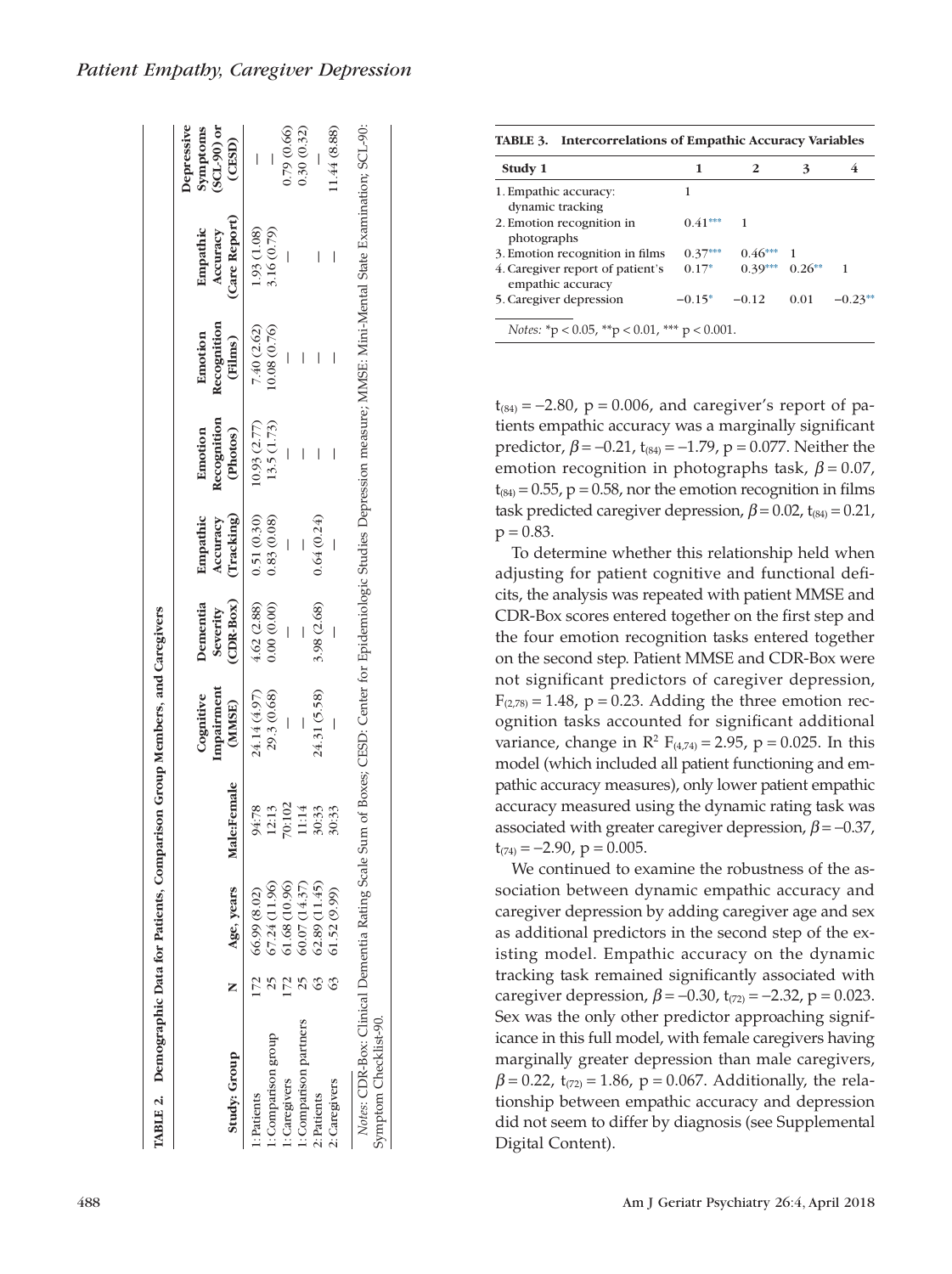# **STUDY 2**

#### **Methods**

#### *Participants*

An independent, non-overlapping sample of patients  $(N = 63)$  and their caregivers was recruited from UCSF and assessed in the same way as in study 1. Patient diagnoses are presented in [Table 1.](#page-2-0)

#### *Procedure*

Procedures were the same as in study 1 with the exception that a different measure of caregiver depression was used and five additional caregiver measures were included that were not assessed in study 1 (see next section).

#### *Measures*

Caregiver Neuroticism: Caregivers completed the 10 item version of the Big Five Inventory, $30$  with higher scores indicating higher neuroticism.

Caregiver Reappraisal: Caregivers completed the sixitem cognitive reappraisal subscale of the Emotion Regulation Questionnaire, $31$  which captures individual tendencies to assess a situation in a different way to alter its emotional impact, with higher scores indicating greater reappraisal.

Caregiver Stress: We obtained three measures related to the stress of caregiving: *Loneliness* was assessed using the UCLA Loneliness Scale,<sup>32</sup> a 20-item measure that assesses subjective feelings of loneliness and isolation; *Strain* was measured using the Caregiver Strain Index[,33](#page-9-6) a 13-item measure that assesses subjective and objective elements of caregiver stress; and *Burden* was assessed using the 12-item version of the Zarit Burden Interview, $34$  which assesses subjective elements of caregiver stress.

Each of these three measures captures facets of caregiver stress and loneliness thought to longitudinally promote the development of depression.<sup>9,10</sup> Given our hypothesis that caregiver stress and loneliness would account for the relationship between empathic accuracy and caregiver depression, and because these measures are highly correlated (Chronbach's alpha = 0.86), we created an overall composite of "caregiver stress" by z-scoring each scale, and averaging the three scales such that higher scores indicated higher stress.

Caregiver Depression: Caregivers completed the Center for Epidemiologic Studies Depression measure,<sup>35</sup> a 20-item self-report assessment of depressive symptoms. The presence of symptoms in the past week is rated on a four-point scale ranging from "not at all" to "a lot".

#### *Statistical Analyses*

Linear regression in SPSS 22 was again used to test robustness of associations between patient empathic accuracy and caregiver depression. As a preliminary examination of our hypothesized model wherein deficits in patient empathic accuracy are associated with increased stress and loneliness for caregivers (factors known to contribute to the onset of depression), we conducted a path analysis using bootstrapping (Mediation Analysis using PROCESS<sup>36,37</sup>) in which indirect effects were computed for each of 5,000 bootstrapped samples and bias corrected bootstrap 95% confidence intervals were computed for caregiver's stress.

#### **Results**

#### *Patient Empathic Accuracy and Caregiver Depression*

As in study 1, lower empathic accuracy in patients measured using the dynamic tracking task was associated with higher depression in caregivers,  $\beta$  = -0.32,  $t_{(57)} = -2.52$ ,  $p = 0.015$ . To determine whether this relationship held when adjusting for aspects of caregiver personality and emotion regulation that have previously been linked with caregiver depression, the analysis was repeated with caregiver neuroticism and reappraisal scores entered together on the first step and empathic accuracy entered on the second step. Caregiver neuroticism and reappraisal were not significant predictors of caregiver depression,  $F_{(2,51)} = 0.55$ , p = 0.58. Adding the empathic accuracy task accounted for significant variance, change in  $R^2$  F<sub>(1,50)</sub> = 4.47, p = 0.039, with lower patient empathic accuracy being associated with greater caregiver depression,  $\beta$  = -0.28,  $t_{(50)} = -2.11$ ,  $p = 0.039$ .

We continued to examine the robustness of this association, by adding caregiver age and gender as additional predictors in the second step of the existing model, empathic accuracy remained marginally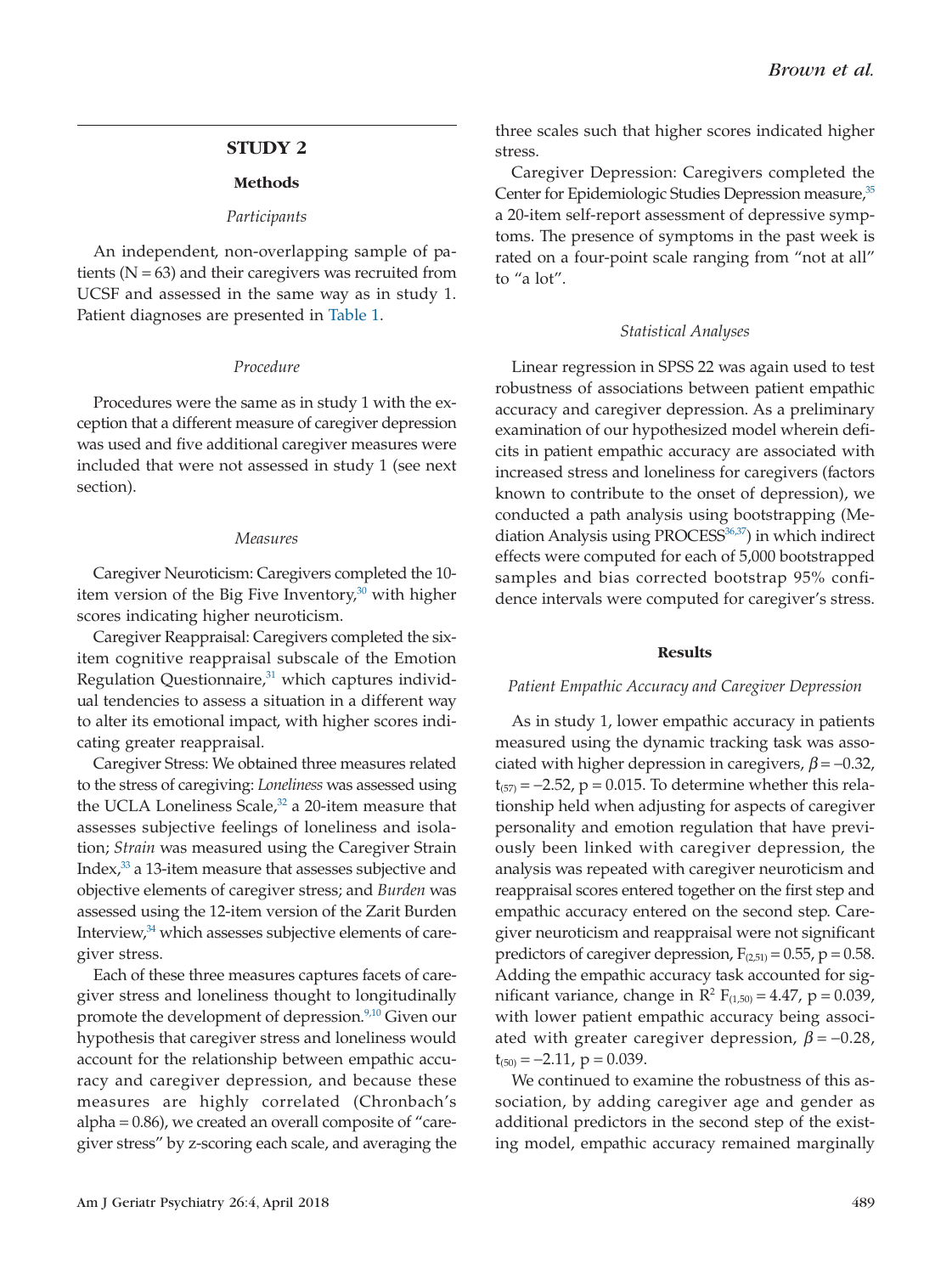**FIGURE 1. Preliminary path analysis of our hypothesized model wherein lower empathic accuracy in patients is associated with greater burden, strain, and loneliness for caregivers, which in turn is associated with greater caregiver depression.**



associated with caregiver depression,  $\beta$  = -0.26,  $t_{(48)} = -2.01$ , p = 0.051. Age was the only other predictor approaching significance in this full model, with younger caregivers having marginally greater depression,  $\beta$  = −0.24, t<sub>(48)</sub> = −1.78, p = 0.082. Lastly, we added patient cognitive impairment and MMSE into the model, and the effect of patient empathic accuracy on caregiver depression was no longer significant,  $\beta$  = 0.079, t<sub>(44)</sub> = 0.58, p = 0.56. In this full model, caregiver age emerged as a significant predictor of caregiver depression,  $\beta$  = −0.25, t<sub>(44)</sub> = −2.21, p = 0.032, as did patient cognitive impairment,  $\beta$  = −0.31, t<sub>(44)</sub> = −2.45,  $p = 0.018$ , and functional impairment,  $\beta = 0.46$ , t<sub>(44)</sub> = 3.40,  $p = 0.001$ .

# *The Potential Mediating Role of Caregiver Stress and Loneliness*

There was a significant indirect effect of caregiver stress on caregivers' depression, bootstrap 95% confidence interval =  $-0.61$  to  $-0.08$ , indicating lower levels of patients' empathic accuracy were associated with higher levels of caregiver stress, which in turn were associated with higher levels of caregiver depression. Figure 1 illustrates these findings. Indirect effects are significant when strain, burden, or loneliness are used independently in the model (see Supplemental Digital Content).

# **DISCUSSION**

Across two studies with independent samples of patients with a variety of neurodegenerative diseases and their caregivers, we found support for our hypothesis that lower empathic accuracy in patients was associated with higher depression in their caregivers. In study 1, we found that this relationship held only when empathic accuracy was measured using the dynamic tracking task; it was not found using the more traditional tasks (identifying emotion in photographs or films). In study 1, the relationship between patient empathic accuracy and caregiver depression was found after controlling for patient cognitive and functional symptoms, and in study 2, the relationship was found after accounting for caregiver characteristics that have previously been associated with caregiver depression (e.g., neuroticism and reappraisal).

# **Empathic Accuracy in Patients and Caregiver Depression**

Our findings are consistent with the growing consensus $1/4$  about the important role that patients' behavioral and psychological symptoms play in determining the degree to which caregivers experience the adverse effects of caregiving. In the present research, we focused on a particular aspect of patients'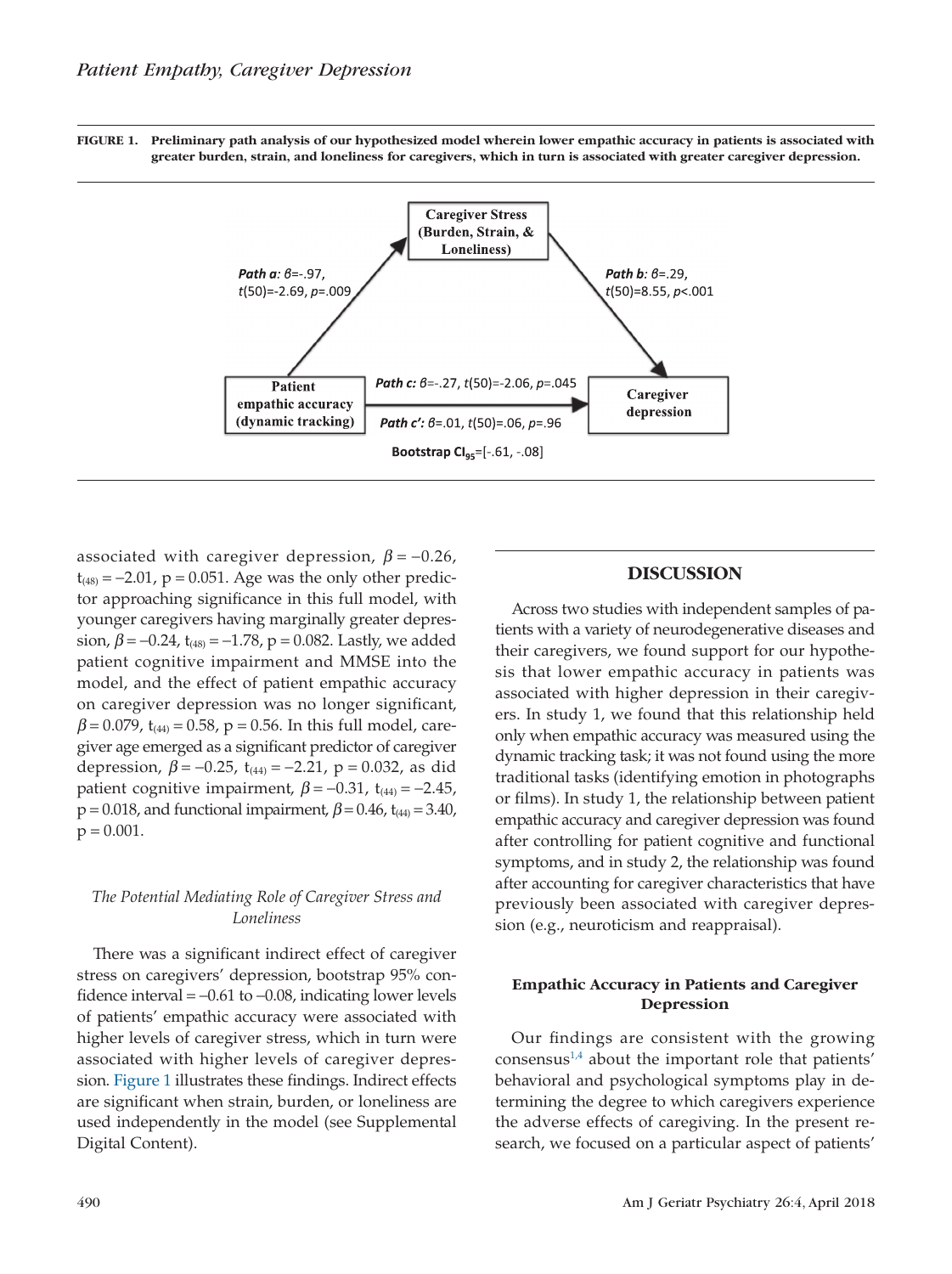emotional behavior—empathic accuracy. We conducted a preliminary examination of a model wherein caregivers of patients who have difficulty tracking changing emotions in others experience greater loneliness, burden, and strain, which in turn contributes to increases in depression. Of course, our data are not longitudinal, and thus we cannot establish the causal direction of these associations with certainty. Nevertheless, other longitudinal research support stress and loneliness as precursors for subsequent depression.<sup>9,10</sup> It is also important to note that we are not suggesting that caregiver stress or depression are exclusively driven by patient empathic accuracy. Our data suggest a diverse set of factors such as sex and dementia severity also have associations with caregiver depression. The robustness of these effects likely varies as a function of disease stage and diagnosis, as the types of challenges faced by caregivers differ across disease stages and diagnoses.

# **Measuring Empathic Accuracy in Patients**

Our finding in study 1 that the association between patient empathic accuracy and caregiver depression was only found when empathic accuracy was assessed using the dynamic tracking task has several important implications. Identifying emotion in photographs and films has a long history of proven utility in distinguishing between types of dementia[.14](#page-8-11) These tasks also have the advantage of being easily administered (although we are developing a portable version of the dynamic tracking task). For uncovering associations between patient empathic accuracy and caregiver depression, however, the dynamic tracking task is arguably more sensitive to the kinds of patient deficits that are particularly stressful for caregivers and that contribute to the development of depression.

To some extent, both the photograph and film tasks assess semantic knowledge about emotion (e.g., knowing that a smiling face is a "happy" face or that a yelling and gesticulating actor is "angry"). Patients who have this semantic knowledge may be more sensitive and responsive to their caregivers than those who do not. However, the emotion recognition challenges that confront patients on a daily basis are much more likely to resemble the dynamic tracking task, where emotions are changing over time. In previous work we have found that performance on dynamic tracking tasks relies on the integrity of orbitofrontal circuitry thought to be involved in updating value judgments.<sup>18</sup> Caring for a patient who does not recognize emotional changes in others and does not update behaviors accordingly can be particularly isolating and stressful for caregivers, creating a fertile environment for increasing caregiver depression.

#### **Implications**

The current findings shed light on an important behavioral symptom in patients associated with increased depression in caregivers—namely, lower empathic accuracy as measured using the dynamic tracking task. Findings add to our understanding of specific BPSDs contributing to adverse outcomes in caregivers, and provide preliminary support for the role that caregiver loneliness, strain, and burden may play in explaining the association between low empathic accuracy in patients and greater depression in caregivers. Caregiver depression is a huge public health problem that may compromise caregivers' ability to provide high quality care and contribute to patient mortality.<sup>38</sup> Caregivers of patients with early deficits in empathic accuracy may be good candidates for preventative interventions designed to compensate for the associated loneliness, strain, and burden as one of many ways to stave off increases in depression. Of course, at this point, our findings are purely correlational; the efficacy of actual interventions remains to be determined.

#### **Limitations**

The present study was neither longitudinal nor experimental; thus, assertions concerning directionality and causality of found relationships are speculative. Other limitations include the measurement of caregiver depression by symptom inventories rather than clinical interviews and the focus on only one aspect of patients' emotional functioning (i.e., empathic accuracy; patients' ability to generate and regulate emotion were not included).

# **CONCLUSIONS**

Patients with lower levels of empathic accuracy have caregivers who experience greater loneliness, strain, and burden, which, in turn, is associated with greater caregiver depression. Finding this relationship when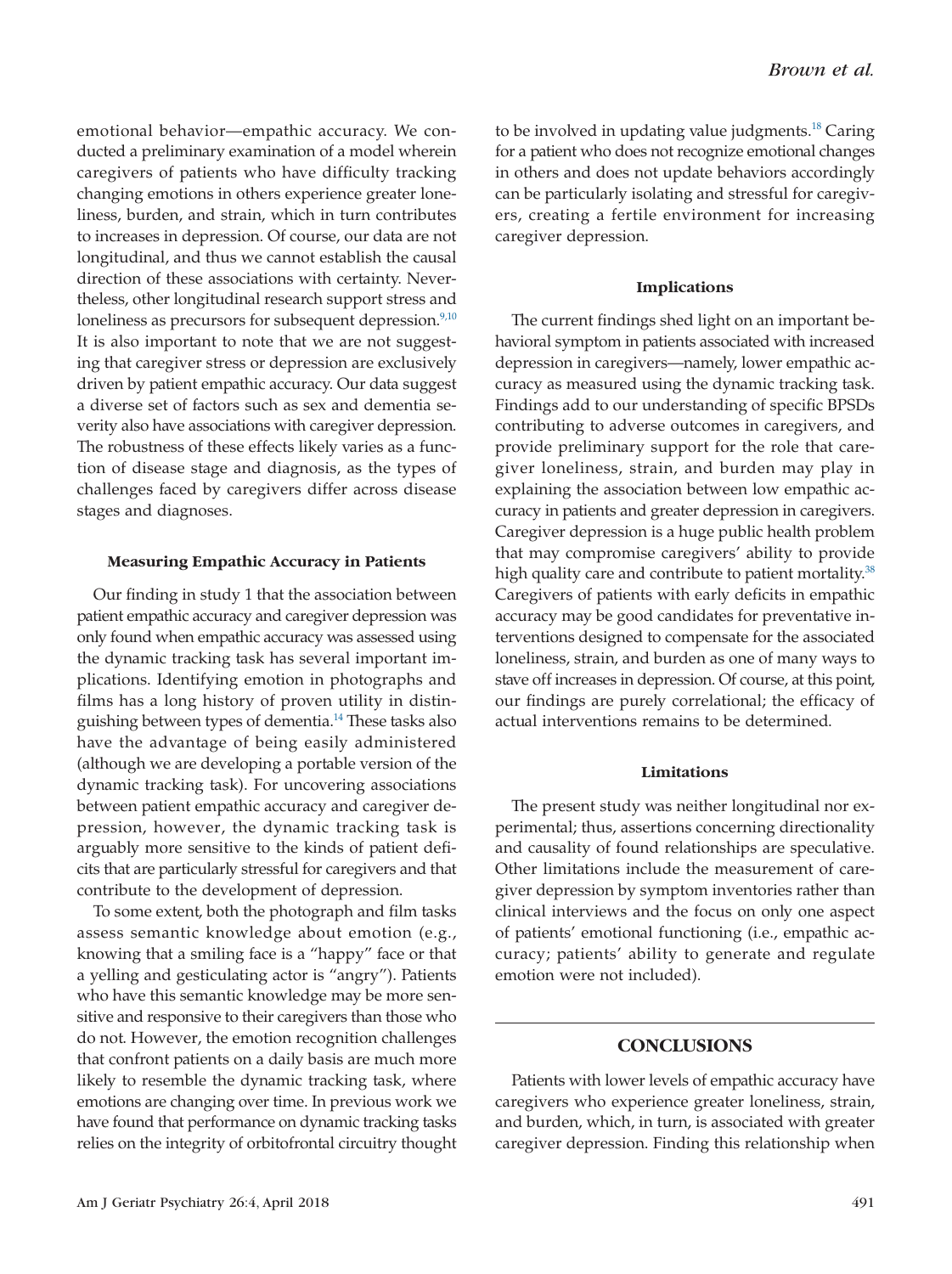measuring empathic accuracy with a dynamic tracking task but not when using more traditional tasks (i.e., identifying emotion in photographs or films) suggests that patients' inability to track the changing emotions of others may be particularly stressful for caregivers. We suspect that this greater stress results from the loss of emotional understanding, responsiveness, and support in an important life partner. Caregiving for a close loved one with a neurodegenerative disease will become even more common as the population ages. For this reason, it is critically important to continue to identify specific behavioral symptoms in patients that confer greater vulnerability to the negative effects of caregiving, to develop optimal ways of measuring these symptoms, and to understand the

mechanisms that link patient symptoms with adverse caregiver outcomes.

*Preparation of this manuscript was supported by a National Institute on Aging grant awarded to Robert W. Levenson (R01AG041762), a National Institute of Mental Health pre-doctoral fellowship awarded to Casey L. Brown (T32MH020006), and National Institute of Aging grant P01AG019724.*

# **APPENDIX: SUPPLEMENTARY MATERIAL**

Supplementary data to this article can be found online at [doi:10.1016/j.jagp.2017.10.012.](https://doi.org/10.1016/j.jagp.2017.10.012)

#### **References**

- <span id="page-8-0"></span>1. [Schulz R, O'Brien AT, Bookwala J, et al: Psychiatric and physical](http://refhub.elsevier.com/S1064-7481(17)30516-X/sr0010) [morbidity effects of dementia caregiving: prevalence, correlates,](http://refhub.elsevier.com/S1064-7481(17)30516-X/sr0010) [and causes. Gerontologist 1995; 35:771–791](http://refhub.elsevier.com/S1064-7481(17)30516-X/sr0010)
- <span id="page-8-1"></span>2. [Cuijpers P: Depressive disorders in caregivers of dementia pa](http://refhub.elsevier.com/S1064-7481(17)30516-X/sr0015)[tients: a systematic review. Aging Ment Health 2005; 9:325–](http://refhub.elsevier.com/S1064-7481(17)30516-X/sr0015) [330](http://refhub.elsevier.com/S1064-7481(17)30516-X/sr0015)
- <span id="page-8-2"></span>3. [Blazer D, Burchett B, Service C, et al: The association of age and](http://refhub.elsevier.com/S1064-7481(17)30516-X/sr0020) [depression among the elderly: an epidemiologic exploration. J](http://refhub.elsevier.com/S1064-7481(17)30516-X/sr0020) [Gerontol 1991; 46:M210–M215](http://refhub.elsevier.com/S1064-7481(17)30516-X/sr0020)
- <span id="page-8-3"></span>4. [Ornstein K, Gaugler JE: The problem with "problem behaviors":](http://refhub.elsevier.com/S1064-7481(17)30516-X/sr0025) [a systematic review of the association between individual patient](http://refhub.elsevier.com/S1064-7481(17)30516-X/sr0025) [behavioral and psychological symptoms and caregiver depres](http://refhub.elsevier.com/S1064-7481(17)30516-X/sr0025)[sion and burden within the dementia patient–caregiver dyad. Int](http://refhub.elsevier.com/S1064-7481(17)30516-X/sr0025) [Psychogeriatr 2012; 24:1536–1552](http://refhub.elsevier.com/S1064-7481(17)30516-X/sr0025)
- <span id="page-8-4"></span>5. [Levenson RW,Sturm VE,Haase CM:Emotional and behavioral symp](http://refhub.elsevier.com/S1064-7481(17)30516-X/sr0030)[toms in neurodegenerative disease:a model for studying the neural](http://refhub.elsevier.com/S1064-7481(17)30516-X/sr0030) [bases of psychopathology. Annu Rev Clin Psychol 2014; 10:581–](http://refhub.elsevier.com/S1064-7481(17)30516-X/sr0030) [606](http://refhub.elsevier.com/S1064-7481(17)30516-X/sr0030)
- <span id="page-8-5"></span>6. [Ghosh BCP, Rowe JB, Calder AJ, et al: Emotion recognition in pro](http://refhub.elsevier.com/S1064-7481(17)30516-X/sr0035)[gressive supranuclear palsy. J Neurol Neurosurg Psychiatry 2009;](http://refhub.elsevier.com/S1064-7481(17)30516-X/sr0035) [80:1143–1145](http://refhub.elsevier.com/S1064-7481(17)30516-X/sr0035)
- <span id="page-8-6"></span>7. [Kumfor F, Sapey-Triomphe L-A, Leyton CE, et al: Degradation of](http://refhub.elsevier.com/S1064-7481(17)30516-X/sr0040) [emotion processing ability in corticobasal syndrome and Alzheim](http://refhub.elsevier.com/S1064-7481(17)30516-X/sr0040)[er's disease. Brain 2014; 137:3061–3072](http://refhub.elsevier.com/S1064-7481(17)30516-X/sr0040)
- <span id="page-8-7"></span>8. [Hsieh S, Irish M, Daveson N, et al: When one loses empathy: its](http://refhub.elsevier.com/S1064-7481(17)30516-X/sr0045) [effect on carers of patients with dementia. J Geriatr Psychiatry](http://refhub.elsevier.com/S1064-7481(17)30516-X/sr0045) [Neurol 2013; 26:174–184](http://refhub.elsevier.com/S1064-7481(17)30516-X/sr0045)
- <span id="page-8-8"></span>9. [Cacioppo JT, Hughes ME, Waite LJ, et al: Loneliness as a specific](http://refhub.elsevier.com/S1064-7481(17)30516-X/sr0050) [risk factor for depressive symptoms: cross-sectional and longitu](http://refhub.elsevier.com/S1064-7481(17)30516-X/sr0050)[dinal analyses. Psychol Aging 2006; 21:140–151](http://refhub.elsevier.com/S1064-7481(17)30516-X/sr0050)
- 10. [Aneshensel CS, Frerichs RR: Stress, support, and depression:](http://refhub.elsevier.com/S1064-7481(17)30516-X/sr0055) [a longitudinal causal model. J Community Psychol 1982; 10:363–](http://refhub.elsevier.com/S1064-7481(17)30516-X/sr0055) [376](http://refhub.elsevier.com/S1064-7481(17)30516-X/sr0055)
- 11. [Fried EI, Bockting C, Arjadi R, et al: From loss to loneliness: the](http://refhub.elsevier.com/S1064-7481(17)30516-X/sr0060) [relationship between bereavement and depressive symptoms. J](http://refhub.elsevier.com/S1064-7481(17)30516-X/sr0060) [Abnorm Psychol 2015; 124:256–265](http://refhub.elsevier.com/S1064-7481(17)30516-X/sr0060)
- <span id="page-8-10"></span><span id="page-8-9"></span>12. [Ickes WJ: Empathic Accuracy. New York, NY: Guilford Press, 1997](http://refhub.elsevier.com/S1064-7481(17)30516-X/sr0065)
- 13. Rosen HJ, Perry RJ, Murphy J, et al: Emotion comprehension in the [temporal variant of frontotemporal dementia.Brain 2002;125:2286–](http://refhub.elsevier.com/S1064-7481(17)30516-X/sr0070) [2295](http://refhub.elsevier.com/S1064-7481(17)30516-X/sr0070)
- <span id="page-8-11"></span>14. [Goodkind MS, Sturm VE, Ascher EA, et al: Emotion recognition in](http://refhub.elsevier.com/S1064-7481(17)30516-X/sr0075) [frontotemporal dementia and Alzheimer's disease: a new film](http://refhub.elsevier.com/S1064-7481(17)30516-X/sr0075)[based assessment. Emotion 2015; 15:416–427](http://refhub.elsevier.com/S1064-7481(17)30516-X/sr0075)
- <span id="page-8-12"></span>15. [Ickes W, Stinson L, Bissonnette V, et al: Naturalistic social cogni](http://refhub.elsevier.com/S1064-7481(17)30516-X/sr0080)[tion: empathic accuracy in mixed-sex dyads. J Pers Soc Psychol](http://refhub.elsevier.com/S1064-7481(17)30516-X/sr0080) [1990; 59:730–742](http://refhub.elsevier.com/S1064-7481(17)30516-X/sr0080)
- 16. [Levenson RW,Ruef AM:Physiological aspects of emotional knowl](http://refhub.elsevier.com/S1064-7481(17)30516-X/sr0085)[edge and rapport. In: Ickes W, ed. Empath Accuracy. New York:](http://refhub.elsevier.com/S1064-7481(17)30516-X/sr0085) [Guilford Press, 1997:44–72](http://refhub.elsevier.com/S1064-7481(17)30516-X/sr0085)
- 17. [Zaki J, Bolger N, Ochsner K: It takes two: the interpersonal nature](http://refhub.elsevier.com/S1064-7481(17)30516-X/sr0090) [of empathic accuracy: research article. Psychol Sci 2008; 19:399–](http://refhub.elsevier.com/S1064-7481(17)30516-X/sr0090) [404](http://refhub.elsevier.com/S1064-7481(17)30516-X/sr0090)
- <span id="page-8-13"></span>18. [Goodkind MS, Sollberger M, Gyurak A, et al: Tracking emotional](http://refhub.elsevier.com/S1064-7481(17)30516-X/sr0095) [valence:the role of the orbitofrontal cortex.Hum Brain Mapp 2012;](http://refhub.elsevier.com/S1064-7481(17)30516-X/sr0095) [33:753–762](http://refhub.elsevier.com/S1064-7481(17)30516-X/sr0095)
- <span id="page-8-14"></span>19. [Romero-Moreno R, Márquez-González M, Mausbach BT, et al:](http://refhub.elsevier.com/S1064-7481(17)30516-X/sr0100) [Variables modulating depression in dementia caregivers:](http://refhub.elsevier.com/S1064-7481(17)30516-X/sr0100) [a longitudinal study. Int Psychogeriatr 2012; 248:1316–](http://refhub.elsevier.com/S1064-7481(17)30516-X/sr0100) [1324](http://refhub.elsevier.com/S1064-7481(17)30516-X/sr0100)
- 20. [Campbell P, Wright J, Oyebode J, et al: Determinants of burden](http://refhub.elsevier.com/S1064-7481(17)30516-X/sr0105) [in those who care for someone with dementia. Int J Geriatr Psy](http://refhub.elsevier.com/S1064-7481(17)30516-X/sr0105)[chiatry 2008; 23:1078–1085](http://refhub.elsevier.com/S1064-7481(17)30516-X/sr0105)
- <span id="page-8-15"></span>21. [Gorno-Tempini ML, Hillis AE, Weintraub S, et al: Classification of](http://refhub.elsevier.com/S1064-7481(17)30516-X/sr0110) [primary progressive aphasia and its variants. Neurology 2011;](http://refhub.elsevier.com/S1064-7481(17)30516-X/sr0110) [76:1006–1014](http://refhub.elsevier.com/S1064-7481(17)30516-X/sr0110)
- 22. [McKhann GM, Knopman DS, Chertkow H, et al: The diagnosis of](http://refhub.elsevier.com/S1064-7481(17)30516-X/sr0115) [dementia due to Alzheimer's disease: recommendations from the](http://refhub.elsevier.com/S1064-7481(17)30516-X/sr0115) [National Institute on Aging-Alzheimer's Association workgroups](http://refhub.elsevier.com/S1064-7481(17)30516-X/sr0115) [on diagnostic guidelines for Alzheimer's disease.Alzheimers Dement](http://refhub.elsevier.com/S1064-7481(17)30516-X/sr0115) [2011; 7:263–269](http://refhub.elsevier.com/S1064-7481(17)30516-X/sr0115)
- 23. [Rascovsky K, Hodges JR, Knopman D, et al: Sensitivity of revised](http://refhub.elsevier.com/S1064-7481(17)30516-X/sr0120) [diagnostic criteria for the behavioural variant of frontotemporal](http://refhub.elsevier.com/S1064-7481(17)30516-X/sr0120) [dementia. Brain 2011; 134:2456–2477](http://refhub.elsevier.com/S1064-7481(17)30516-X/sr0120)
- <span id="page-8-16"></span>24. [Levenson RW, Ascher E, Goodkind M, et al: Laboratory testing of](http://refhub.elsevier.com/S1064-7481(17)30516-X/sr0125) [emotion and frontal cortex. In: Handbook of Clinical Neurology.](http://refhub.elsevier.com/S1064-7481(17)30516-X/sr0125) [2008:489–498](http://refhub.elsevier.com/S1064-7481(17)30516-X/sr0125)
- <span id="page-8-17"></span>25. [Froming K, Levy M, Schaffer S, et al: The Comprehensive Affect](http://refhub.elsevier.com/S1064-7481(17)30516-X/sr0130) [Testing System. Psychology Software, Inc, 2006](http://refhub.elsevier.com/S1064-7481(17)30516-X/sr0130)
- <span id="page-8-18"></span>26. Ascher E.A., Madan A., Yuan J.W., et al: Caregiver assessment of socioemotional functioning. Unpublished Instrument.